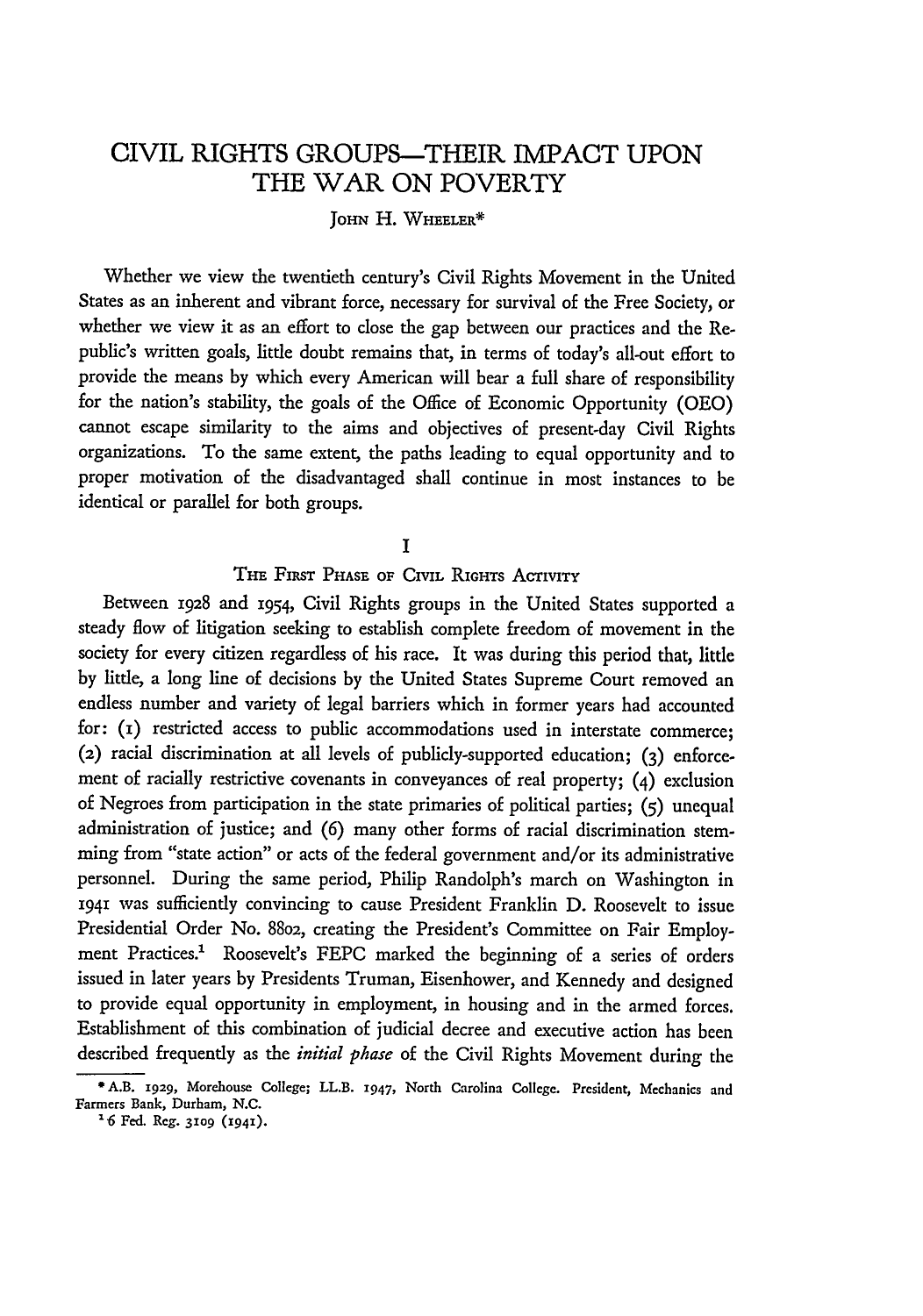#### CIVIL RIGHTS GROUPS 153

twentieth century. It has also been described as the process of getting down in "black and white" on the printed page, the basis for a clear declaration of public policy which guarantees an equal opportunity for every American to seek and to achieve a full measure of success in keeping with his talents and his capacity for growth.

## II

# **A** SEcoND PHASE

**A** "second phase" of the movement-characterized by direct action beginning with the lunch counter "sit-ins" in February i96o, and climaxed by the massive march on Washington in August 1963—may be regarded in retrospect as the period which prepared the climate of public opinion for acceptance of a large volume of definitive action taken in a relatively short period by the Congress.

#### III

# A PERIOD OF IMPLEMENTATION

Indeed, the recent passage of significant pieces of legislation supporting **(I)** the decisions of the Supreme Court and (2) the strong civil rights stand of the executive branch of the government, are ample evidence that the nation has reached a strong and clear consensus regarding the urgent need for eliminating the pockets of poverty and disadvantage which undermine the moral and economic strength of society. It is, therefore, no accident that the President and the Congress, working closely one with the other, have been able to achieve the passage of the Manpower Development and Training Act of  $1962$ ;<sup>2</sup> the Vocational Education Act of  $1962$ ;<sup>3</sup> the Civil Rights Act of  $1964$ ;<sup>4</sup> the Economic Opportunity Act of  $1964$ ;<sup>5</sup> the Elementary and Secondary Education Act of 1965;<sup>6</sup> the Appalachian Regional Development Act (1965);<sup>7</sup> the Higher Education Facilities Act of 1965;<sup>8</sup> the Voting Rights Act of  $1965$ ; and the Housing and Urban Development Act of  $1965$ <sup>10</sup> Passage of the foregoing bills reflects widespread recognition of the increasingly critical manner in which rapid social and economic change inflicts casualties upon families and individuals who are unable, without specific aid, to survive sudden shifts in patterns of housing, education and employment.

It is in the "third phase" or "period of implementation" that the objectives and

4 **78 Stat.** 241, 42 **U.S.C. § 20ooa** (3964).

<sup>2</sup> **76** Stat. **23,** as amended, **42 U.S.C. §§ 2571-62o** (1964).

**<sup>377</sup> Stat.** 403, as amended, 2o U.S.C. **H 15aa, bb,** aaa, 35-35n (1964).

r78 Stat. *508,* 42 U.S.C. **§ 701-981 (1964). <sup>a</sup>**79 Stat. **27** (codified in scattered sections of 2o U.S.C.A. **(Supp.** 1965)).

**<sup>179</sup>** Stat. **5, 40** U.S.C.A. **App. A (Supp. x965).**

**<sup>8 79</sup>** Stat. **i219,** 2o U.S.C.A. **§§ 1001-144 (Supp.** 1965).

<sup>79</sup> Stat. 437, 42 U.S.C.A. **§ 1971,** 1973-73P (Supp. 1965). **1o** 79 Stat. 451 (codified **in** scattered sections **of 12,** 42 U.S.C.A. (Supp. 1965)).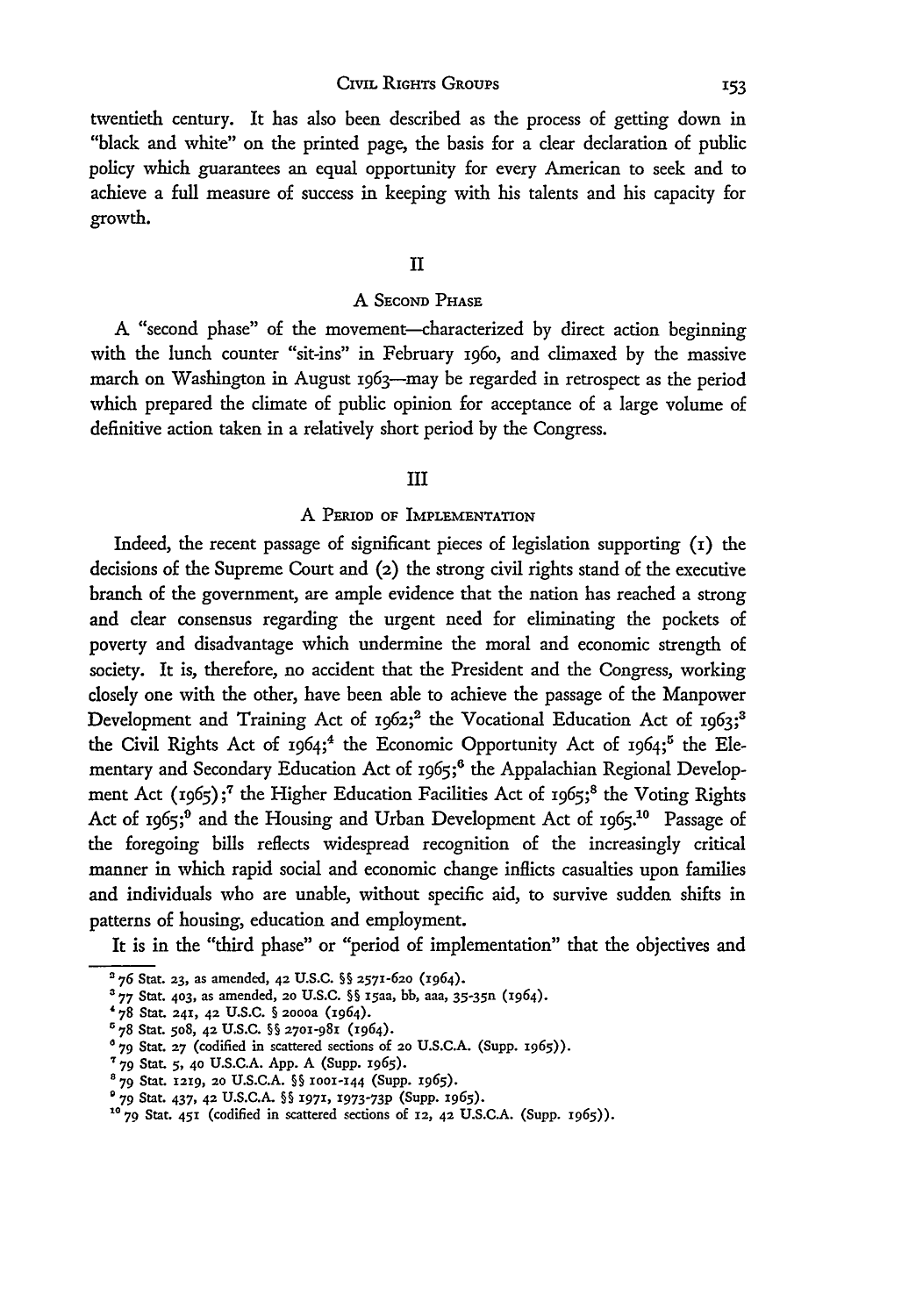modus operandi of the antipoverty program and of Civil Rights groups appear to follow parallel or identical lines. Long before passage of the Economic Opportunity Act, *ad hoe* local groups, with or without help from established Civil Rights groups, were operating their own Head Start and tutoring programs. Many of these efforts came into being as soon as Negro pupils were able to obtain transfers from racially segregated schools to predominantly white elementary and high schools. Before being funded in **1965** by OEO, the Opportunity Industrial Corporation (headed by Leon Sullivan, a militant Negro minister) was doing an outstanding job of adult education, retraining, and job placement in poverty-stricken areas of Philadelphia. Two years ago, this project's waiting list of approximately io,ooo Negroes and whites was in striking contrast to the lack of local interest being shown in a similar program sponsored by the Philadelphia public schools-which, in spite of adequate financing, a skilled staff, and modern training equipment, appeared to have comparatively little empathy with the problems of the disadvantaged.

Other examples of Civil Rights antipoverty activity prior to passage of the Economic Opportunity Act are numerous. The NAACP has, for years, been engaged in the protection of disadvantaged persons from economic pressure-even to the extent of finding adequate financing for sharecroppers and small landowners who have suffered reprisals for trying to register and vote or for seeking to obtain better job opportunities for those who have been caught in the cycle of poverty. The National Urban League has been engaged in successful pilot programs in mobility and retraining through its National Commerce and Industry Council and its "skills bank." And the Southern Regional Council has since 1945 concerned itself with a variety of projects occasioned by the collapse of cotton tenancy and the mechanization of southern farms, which resulted in mass migration of Negro farm workers to urban areas of the South, North, and West. Following the 1954 Supreme Court decision in *Brown v. Board of Education,"* the Council offered its counseling service to southern school boards and superintendents. This service helped smooth the transition to court-enforced school integration; and even today the Council's services have been invaluable in helping public officials and school personnel perform the task of proper planning, within the OEO guidelines, for projects such as Day Care, Head Start, and the Neighborhood Youth Corps.

# IV

# OEO VERSUS **"ESTABLISHED** CusToM"

It should not be surprising to note the extent to which some governors, mayors, and big city politicians have begun to exhibit varying degrees of hostility to the Johnson administration's "War on Poverty." The **US.** Employment Service, the public schools, public welfare services, vocational training, and other programs funded

**<sup>11 349</sup> U.S. 294 (1955).**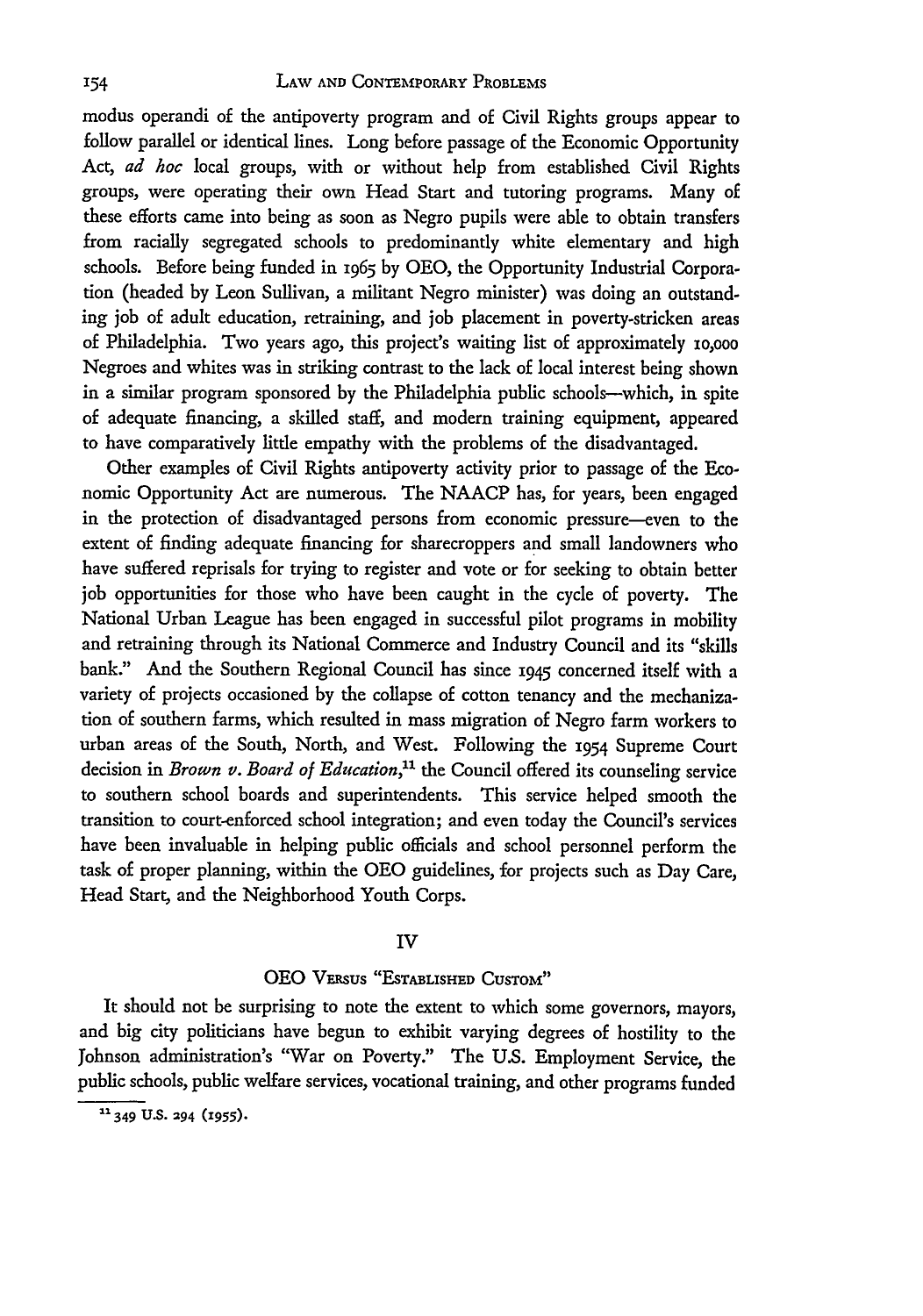in whole or in part by grants from the federal government, have, in the past, been operated by each state according to its own political objectives and local custom. In many instances, provisions of the Civil Rights Act of 1964 and the new guidelines issued with reference to OEO's community action projects and certain auxiliary programs administered by the U.S. Department of Labor, the U.S. Office of Education, the Small Business Administration, the Farmers Home Administration, and other federal agencies are in direct conflict with established policies of existing state agencies operating at the local level. Some communities have long-standing commitments to local industry to maintain a large supply of surplus, unskilled labor. Others are committed to the maintenance of employment preferences which discriminate on the basis of race or class. Still others are responsive to the special demands of the Klan, the White Citizens Councils, and other special groups, or to labor unions which discriminate in their hiring and apprenticeship programs.

In spite of rising adverse pressures upon the antipoverty program by established public agencies and special interests, the impact of Civil Rights groups looms as the strongest and most positive support for the effort to eliminate poverty and disadvantage from the American way of life. The positive impact of the Civil Rights Movement is reflected in the *OEO Community Action Guidelines,* which set forth a strong policy of nondiscrimination--clearly reflecting the intent of Congress as to the letter and spirit of the law. But for the Civil Rights Movement and its forceful, persistent pressures on the federal government, the Economic Opportunity Act of 1964 would undoubtedly have followed the traditional pattern of federal legislation and programs. The concepts of *maximum feasible participation* and *involvement of the poor* are attributable, at least in part, to the "Movement." The phrases themselves imply the involvement of every element in the community; and, even if the poverty program were to follow the traditional pattern of other federal programs in the South, application of the "maximum feasible participation" rule would guarantee representation from minority groups and from the poor.

In too many instances, there has been conflict between *what* the letter of the law requires and the manner of implementation, administration, and interpretation of the law at the local level. This distinction has created many problems in the South, because some communities interpret maximum feasible participation to mean the following: (a) "white folks only" (some communities have flatly rejected Negro participation and are not funded); (b) carefully selected "safe" Negroes (primarily school principals or teachers); (c) poor people should be restricted to service in advisory capacities; (d) poor people should not select the representatives from the target areas; (e) blue ribbon whites should decide what's best for the poor people; and (f) members of Civil Rights organizations have no place on the community action agency. Even here, however, the impact of the Civil Rights Movement has been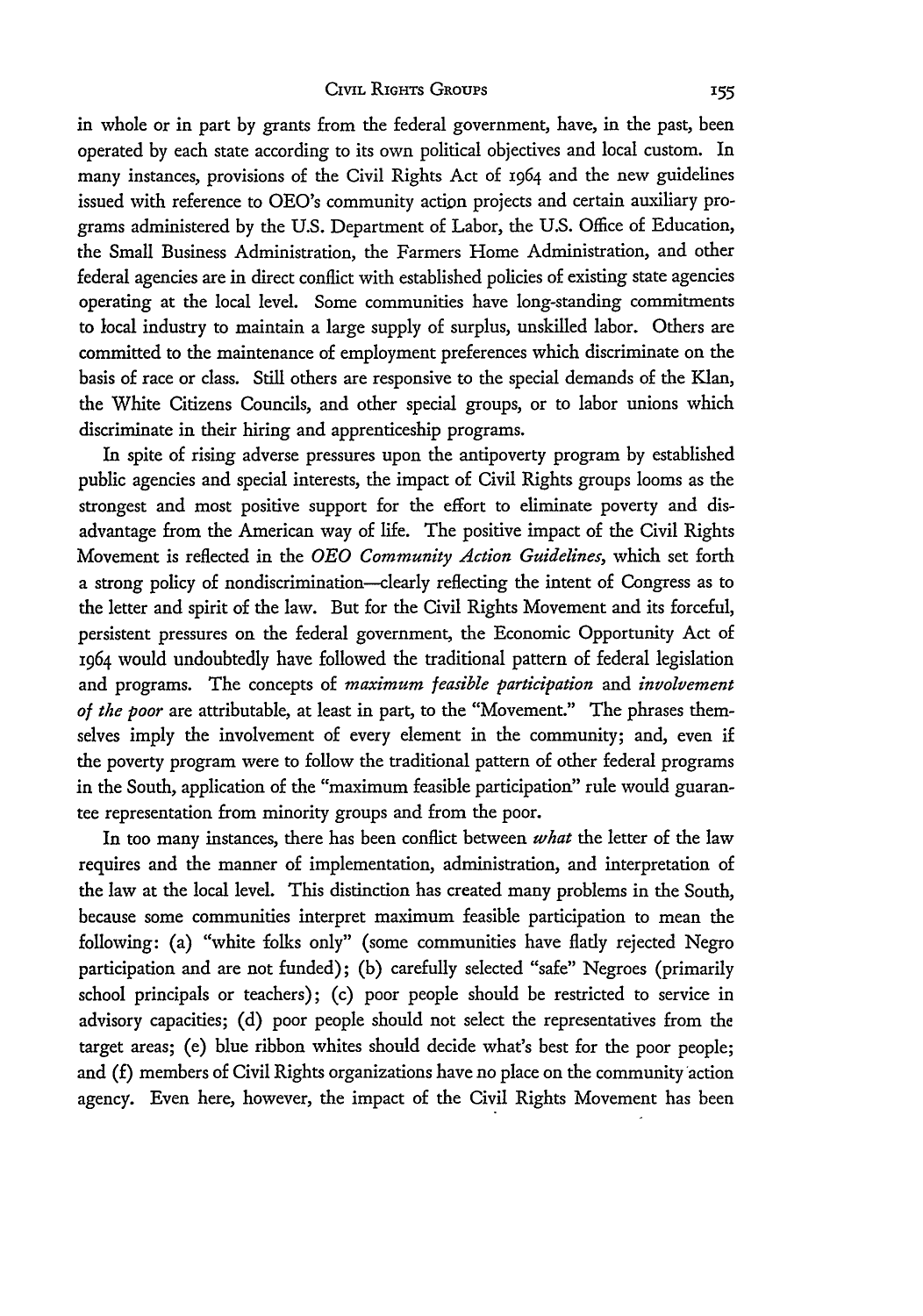strongly felt; through protests and local interpretation of the Economic Opportunity Act itself, the Civil Rights Movement has demonstrated to local communities the intended meaning of the term "maximum feasible participation."

The impact of the Civil Rights Movement is also reflected in the organizational structure of OEO, which requires the employment of a staff person with direct responsibility for implementation of the Civil Rights provisions of the act. The Director of OEO has a Special Assistant for Civil Rights. Now that **OEO** has become more decentralized, a Special Assistant for Civil Rights is also on the staff of each regional office; and no programs are approved for funding without an examination of civil rights compliance by this special assistant. Such a staff person -with approval and denial authority as to the nondiscriminatory aspect of a given program-is, indeed, a novelty in federal programs.

It is also clear that except for the cooperation of Civil Rights organizations many communities would not today be funded. In fact, **OEO** has, in most instances, viewed the participation of Civil Rights organizations in community action programs as indispensable to the funding of local projects. Thus, local politicians and community leaders, heretofore never associated with Civil Rights leaders, have sought them out and asked for their cooperation.

Many communities in the South have never experienced the phenomenon of Negroes and whites talking together about any problem of the community, but poverty program requirements have created biracial organizations in many communities for the first time. Many other progressive changes will no doubt result from biracial discussions of community problems.

Equal employment opportunity in poverty programs, to the extent that it has occurred, is another result of the impact of Civil Rights groups, which have insisted that their support was conditioned upon the employment of qualified Negro personnel. Some communities have stepped up desegregation efforts in order to qualify for poverty funds. This is especially true of the public schools, whose boards have become fearful they will not get Head Start funds unless students and teaching personnel are integrated. The same is true of certain community organizations which have sought to conduct component projects. Before applying to OEO, they have hired Negroes in responsible positions.

The requirements for "maximum feasible participation" and "involvement of the poor" seemed to have met strong resistance from public officials and established public agencies in all parts of the country. This is particularly true in the eleven southern states, where nearly one out of every two persons lives in poverty and where almost one-half of the 11,300,000 families are classified as "poor." In this region 78.8 per cent of the Negro families are living in poverty as compared with 35.9 per cent of the white families. Forty-four per cent of the poverty in the United States is found in the South, while only one-eighth of the families living in the Northeast and one-seventh of those in the West are poverty-stricken.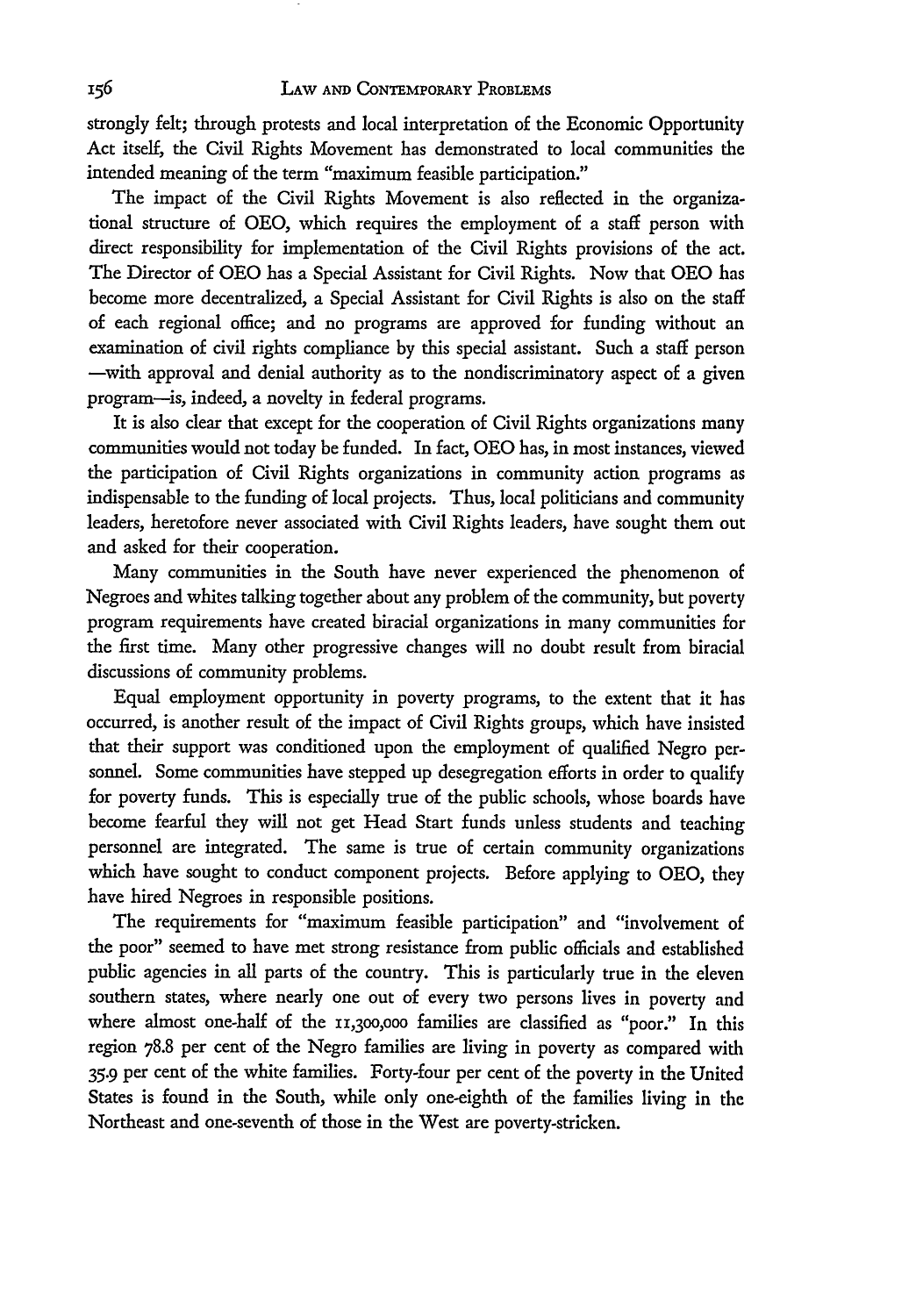It is interesting to note, however, that the prospect of new federal payrolls in poor counties of the South can produce sharp changes in local custom and traditional attitudes of race. In Coahoma County, Mississippi, the South East Recreation Association-a New Jersey corporation sponsored by an interracial group of citizens, including Baseball Hall of Fame's Jackie Robinson-applied to **OEO** for a grant of **\$271,000** with which to operate a Head Start program. Immediately thereafter, the Coahoma County Board of Supervisors attempted to pre-empt this application by organizing a community action agency, with a board composed of eight Negroes and eight whites, most of whom were employed by the county school system. In the process of selecting members for the board of directors, it was proposed that neither Sam Luckett, local attorney for the school board and for the White Citizens Council of Clarksdale, nor Aaron Henry, president of the Mississippi Conference Branch of the NAACP, should serve on the board. However, to the surprise of county officials, seven of the eight Negro appointees refused to serve unless Aaron Henry was elected to membership. Thereupon, Governor Paul Johnson sent a personal representative to a Clarksdale meeting between OEO officials and four of the town's leading businessmen. After considerable discussion, it was agreed that Aaron Henry would have to be appointed to membership; and, at the Governor's insistence, it was agreed that Sam Luckett should also be elected to membership. Although the Coahoma County project's board resisted the Governor's recommendation that Luckett and Henry be elected to membership, it finally agreed to elect both of them. The Coahoma County story is typical of many instances throughout the South where strong Civil Rights activity in the community has accounted for the funding of projects which would have suffered certain defeat under ordinary circumstances. Apparently the results stemming from Coahoma's \$242,ooo Head Start program conducted during the summer of 1965 have been pleasing to the Governor of the state and to a number of young liberals in the Mississippi legislature who have gained a new understanding of the economic and social progress which can be derived from an all-out assault on poverty.

#### V

# **RIVAL GROUPS**

Although some opponents of the Civil Rights Movement in America have begun to predict the rise of a less militant brand of Negro leadership from the ranks of staff personnel and professionals employed in the "war on poverty," any general clash between Negroes with a Civil Rights background and Negro poverty workers appears unlikely in the foreseeable future. First of all, the successful programs which hire Negroes "across the board" in the full range of salary classifications could not do so without strong Civil Rights support and prodding. Secondly, concerted efforts of some members of Congress to eliminate persons with Civil Rights sympathies or